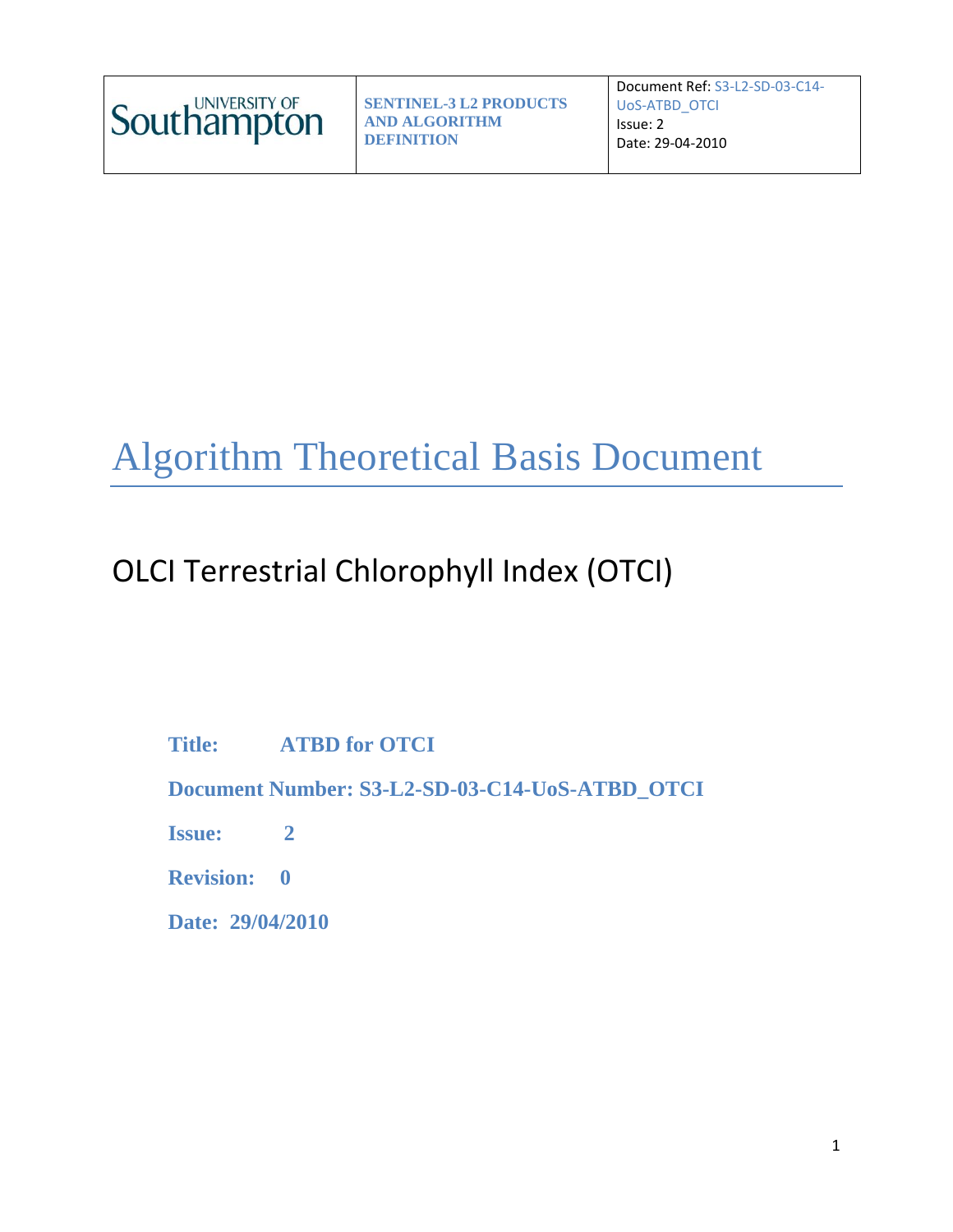

**SENTINEL-3 L2 PRODUCTS AND ALGORITHM DEFINITION**

# **Signature Table**

|                 | <b>Name</b>                               | <b>Function</b> | <b>Company</b>               | <b>Signature</b> | <b>Date</b>                                                                                                                                                                              |
|-----------------|-------------------------------------------|-----------------|------------------------------|------------------|------------------------------------------------------------------------------------------------------------------------------------------------------------------------------------------|
| <b>Prepared</b> | Jadunandan Dash<br><b>Francesco Vuolo</b> |                 | University of<br>Southampton | Jalman Dah       | 27/04/10                                                                                                                                                                                 |
| <b>Approved</b> | Jadunandan Dash                           |                 | University of<br>Southampton | Jalman Dah       | 29/04/10                                                                                                                                                                                 |
| <b>Released</b> | Samantha<br>Lavender                      |                 | <b>ARGANS Ltd</b>            |                  | Diditally signed by Samantha Lavender<br>cn=Samantha Lavender, o=ARGANS Ltd.<br>ou+Managing Director,<br>email=samantha.lavender@argans.co.uk, c=GB<br>Date: 2010/07/02 01:01:50 +01:00" |

# **Document Change Record**

| Version | <b>Date</b> | Author    | <b>Description</b>              |
|---------|-------------|-----------|---------------------------------|
| 1.0     | 01/12/2008  | Jadu Dash | PDR release (initial version)   |
| 1.1     | 01/11/2009  | Jadu Dash | PDR RID update                  |
|         |             | Jadu Dash | CDR: Effect of soil on OTCI is  |
| 2.0     | 27/04/2010  | Francesco | added, Information about flags  |
|         |             | Vuolo     | and their definition is updated |

# **From version 1.1 To version 2**

| Page      | Section | <b>Comments</b>                                                                                                                                                                                                                                                                                                |
|-----------|---------|----------------------------------------------------------------------------------------------------------------------------------------------------------------------------------------------------------------------------------------------------------------------------------------------------------------|
| 11        | 3.2     | Band numbers in the OTCI algorithm were changed to reflect the<br>final OLCI bands                                                                                                                                                                                                                             |
| $14 - 15$ | 3.5     | Effect of soil on OTCI is modified to incorporate filed data used for<br>the analysis.                                                                                                                                                                                                                         |
| 18-19     | 3.9     | This section is modified to include updated information on quality<br>flag definitions, However at this stage we have not done a proper<br>investigation on the thresholds and condition to be used with<br>these quality flags. Once we have more information on these<br>issues we will update this section. |
| $21 - 22$ | 5       | References were updated related to the changes in the text                                                                                                                                                                                                                                                     |

# **Distribution List**

| Organisation           | <b>Name</b>                                              |
|------------------------|----------------------------------------------------------|
| ESA                    | Philippe Goryl, Alessandra Buongiorno and Carla Santella |
| <b>EUMETSAT</b>        | Vincent Fournier-Sicre and Vincenzo Santacesaria         |
| Consortium<br>Partners | ARGANS, ACRI-ST, RAL, Brockmann-Consult, Elsag-Datamat   |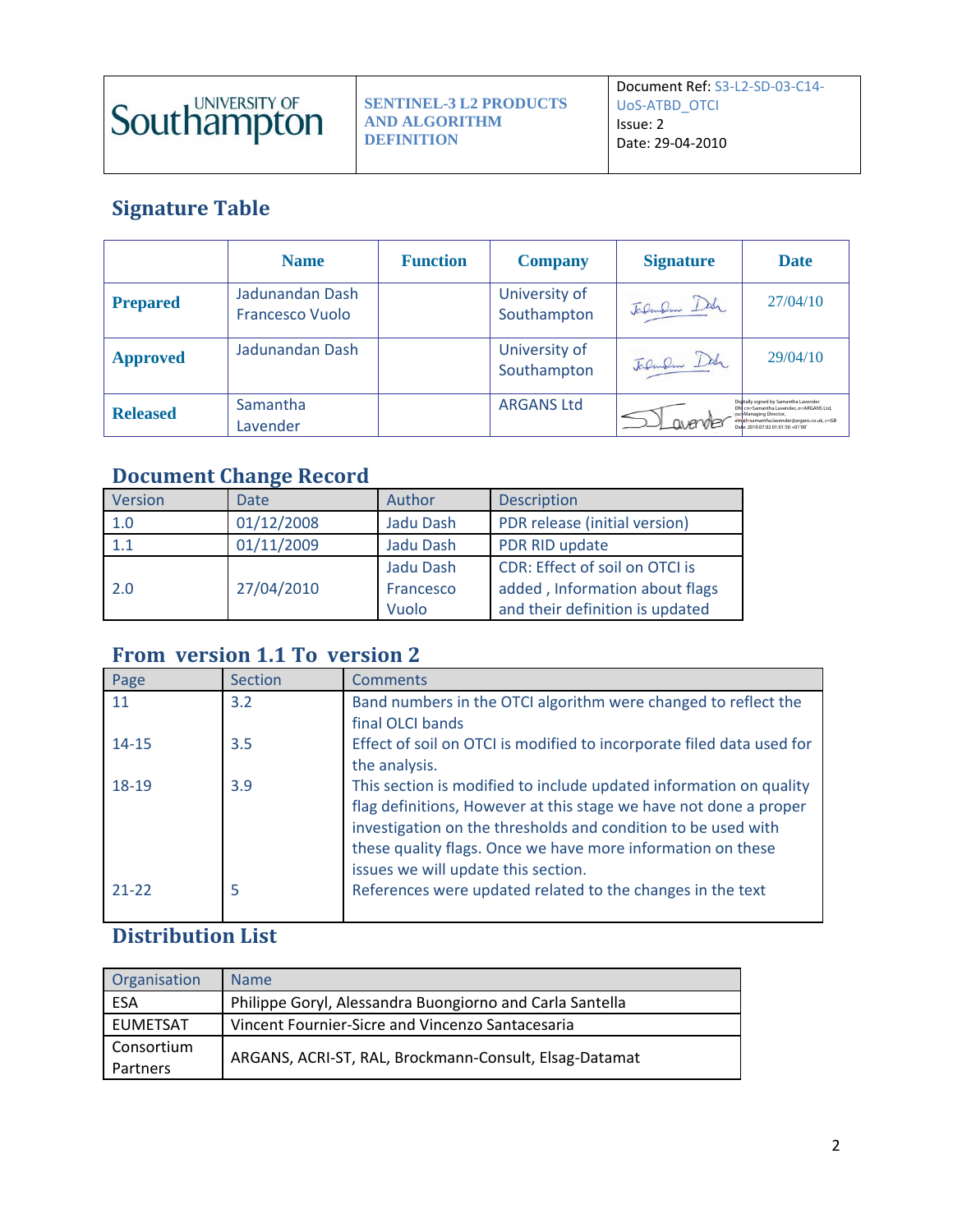

# **Table of Contents**

| $\mathbf{1}$   |     |  |
|----------------|-----|--|
|                | 1.1 |  |
|                | 1.2 |  |
|                | 1.3 |  |
| $\overline{2}$ |     |  |
|                | 2.1 |  |
| 3              |     |  |
|                | 3.1 |  |
|                | 3.2 |  |
|                | 3.3 |  |
|                | 3.4 |  |
|                | 3.5 |  |
|                | 3.6 |  |
|                | 3.7 |  |
|                | 3.8 |  |
|                | 3.9 |  |
| 4              |     |  |
| 5              |     |  |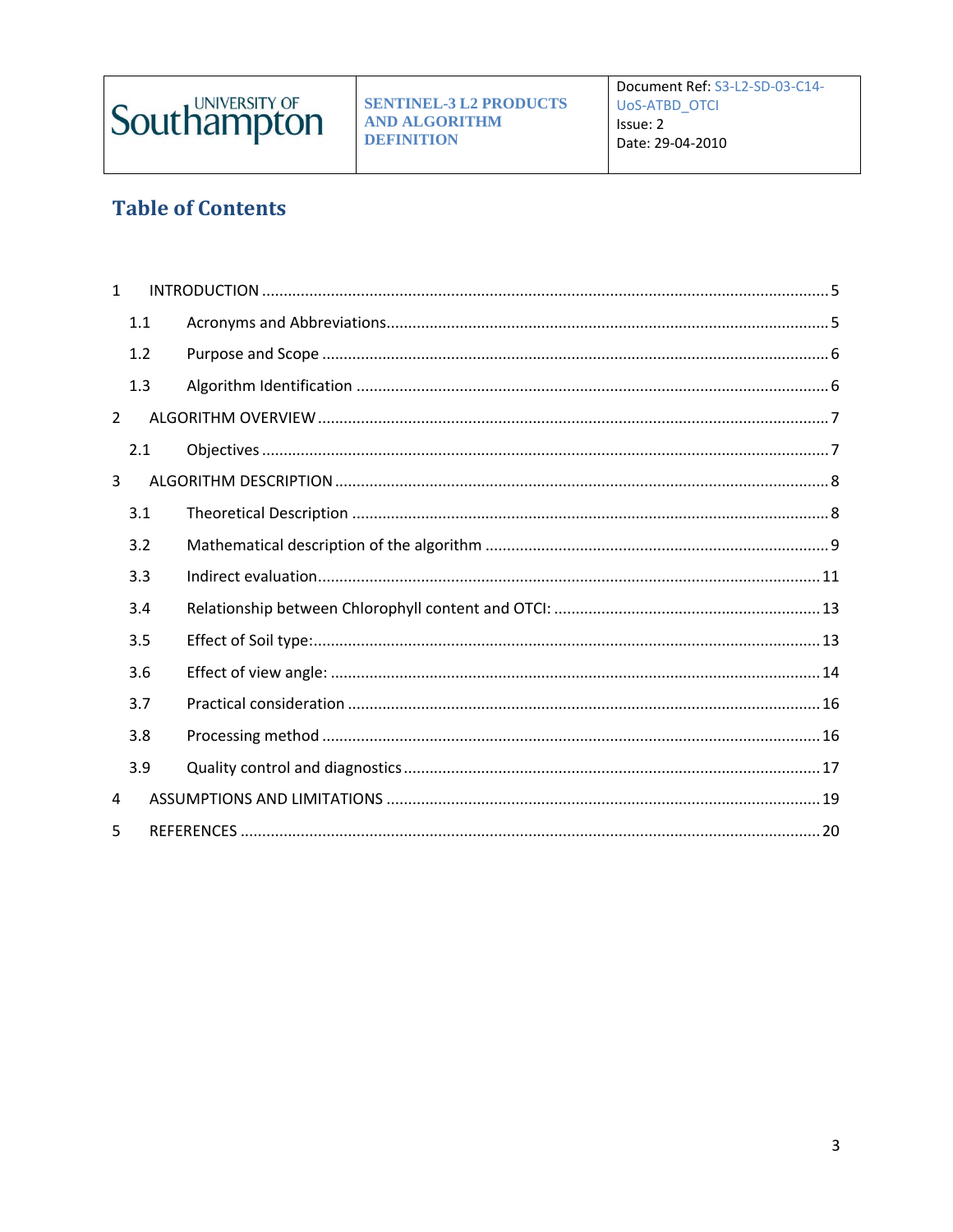

# **List of Figures**

| Figure 1. OLCI bands overlain on a vegetation spectral in the visible and NIR region11 |  |
|----------------------------------------------------------------------------------------|--|
|                                                                                        |  |
|                                                                                        |  |
|                                                                                        |  |

# **List of Tables**

| Table 1. Leaf and canopy variables used to simulate data for the evaluation of OTC [13    |  |
|-------------------------------------------------------------------------------------------|--|
| Table 2. Non leaf and canopy variables used to simulate data for the evaluation of OTCI13 |  |
|                                                                                           |  |
|                                                                                           |  |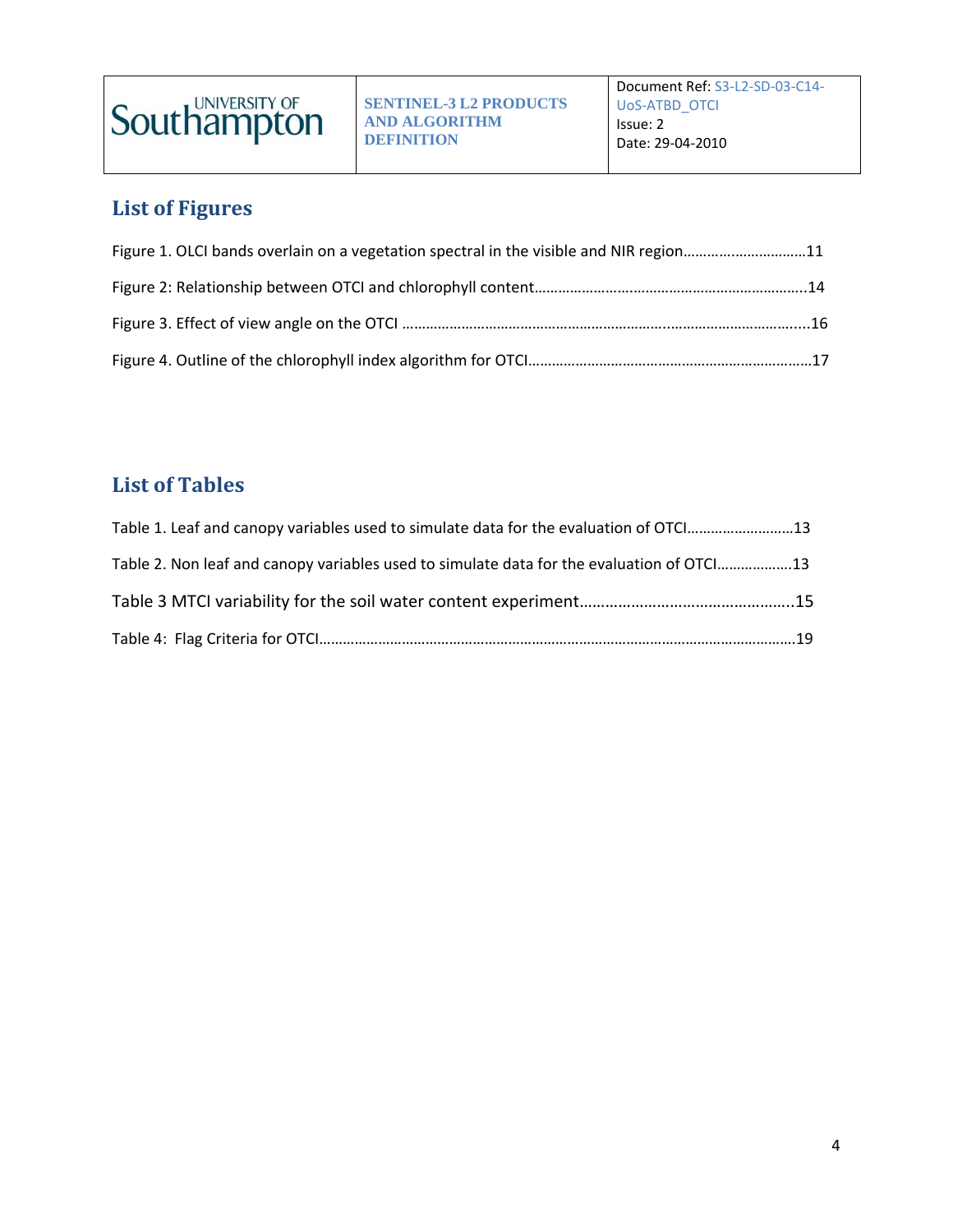# <span id="page-4-0"></span>**1 INTRODUCTION**

## <span id="page-4-1"></span>**1.1 Acronyms and Abbreviations**

| <b>ATBD</b>  | Algorithm Theoretical Basis Document           |
|--------------|------------------------------------------------|
| <b>BOA</b>   | Bottom of Atmosphere                           |
| <b>BRDF</b>  | <b>Bidirectional Reflectance Function</b>      |
| <b>FOV</b>   | Field-of-View                                  |
| <b>GMES</b>  | Global Monitoring for Environment and Security |
| LAD          | Leaf Angle Distribution                        |
| LAI          | Leaf Area Index                                |
| <b>MERIS</b> | <b>Medium Resolution Imaging Spectrometer</b>  |
| <b>MTCI</b>  | <b>MERIS Terrestrial Chlorophyll Index</b>     |
| <b>NDVI</b>  | Normalised Difference Vegetation Index         |
| <b>NIR</b>   | Near Infrared                                  |
| OLCI         | Ocean and Land Colour Instrument               |
| <b>OTCI</b>  | OLCI Terrestrial Chlorophyll Index             |
| TOA          | Top of Atmosphere                              |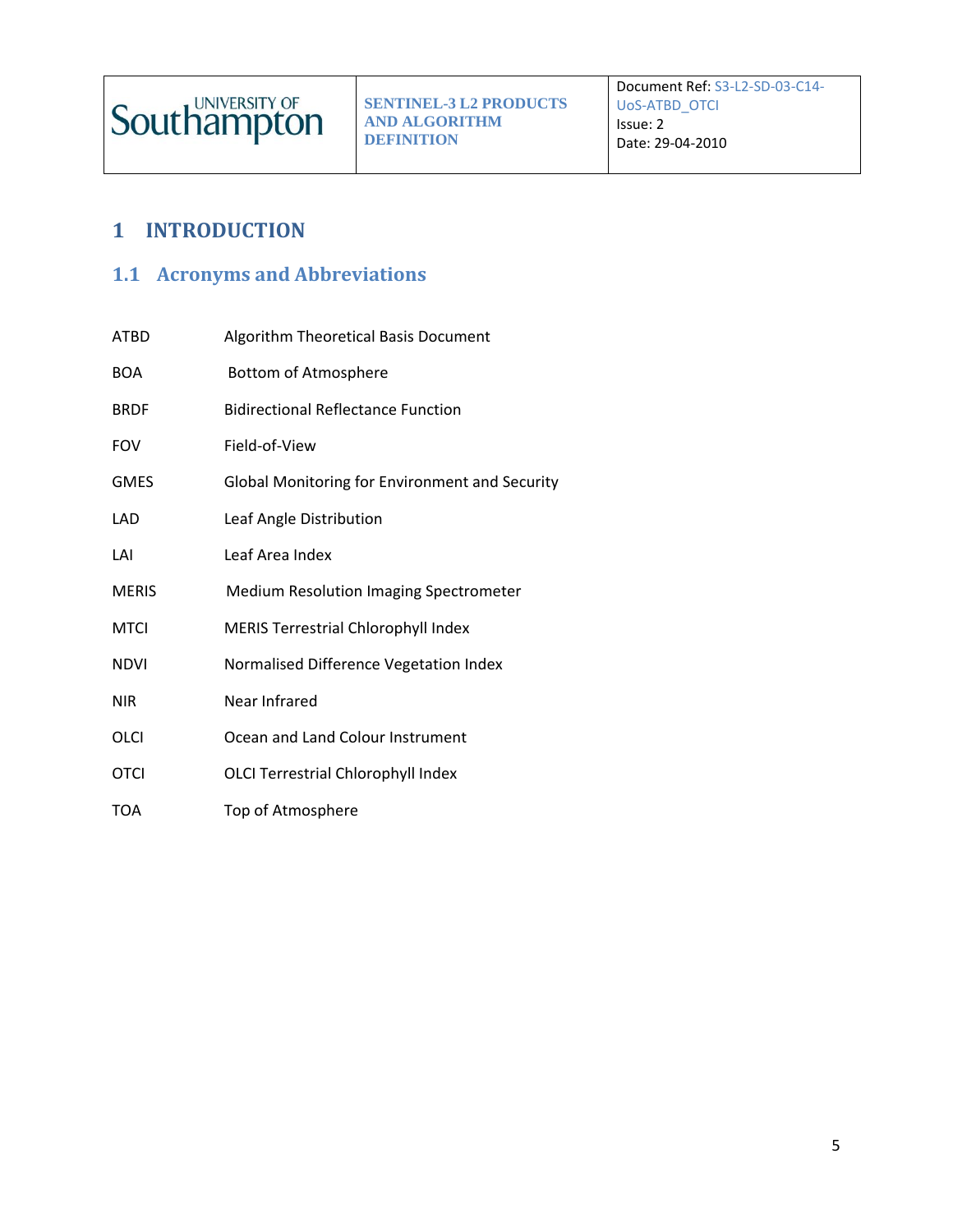

## <span id="page-5-0"></span>**1.2 Purpose and Scope**

This Algorithmic Theoretical Basis Document (ATBD) describes the algorithm used to estimate chlorophyll content over land from Level-1 OLCI products from the Sentinel 3 mission. The algorithm called the OLCI Terrestrial Chlorophyll Index (OTCI) is a unique chlorophyll index for OLCI data. This document identifies the source of input data; outlines the physical principles and mathematical background; justifies this algorithm and then explores its limitations and assumptions.

### <span id="page-5-1"></span>**1.3 Algorithm Identification**

The OLCI Terrestrial Chlorophyll Index (OTCI) will be produced globally at 300m spatial resolution for land from OLCI data on the Sentinel 3 mission. This will be a continuation of the MERIS Terrestrial Chlorophyll Index derived from MERIS data. Therefore, at the time of launch of Sentinel 3 there will be nearly 11 years of MTCI data (2002-2012). This data set could be used to monitor vegetation condition and health.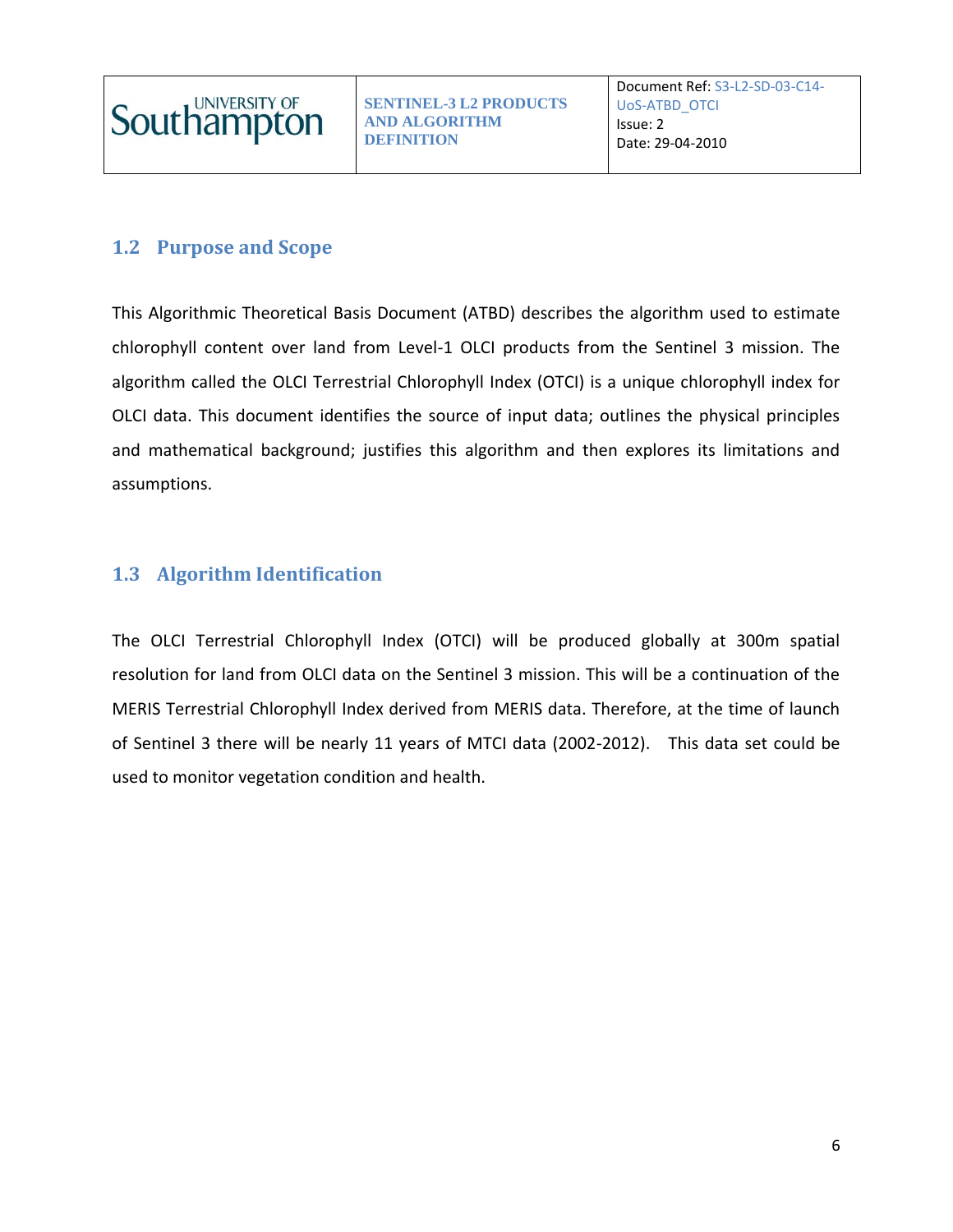# <span id="page-6-0"></span>**2 ALGORITHM OVERVIEW**

#### <span id="page-6-1"></span>**2.1 Objectives**

Chlorophyll content plays an important role in determining the physiological status of a plant which is related to photosynthetic rate and varies temporarily and spatially. If we can estimate chlorophyll content in time and space, then we have a key input to models of terrestrial productivity, gas exchange and vegetation health. Several methods can be used to estimate the chlorophyll content of leaves (Datt, 1998; Gitelson and Merzlyak, 1998; Mariotti et al., 1996) and canopies (Daughtry et al., 2000; O'Neill et al., 2002; Peterson et al., 1988, Coops et al., 2003) via remote sensing. Such studies indicate that measures of reflectance in narrow red and near infrared (NIR) wavebands are required for accurate estimation and such data have recently been available from space. The Envisat MERIS Terrestrial Chlorophyll Index (MTCI) is designed to monitor vegetation condition via an estimation of chlorophyll content using reflectance in the red edge region of the reflectance spectra. Unlike conventional vegetation indices which are based on the normalised difference between reflected solar radiation in red and near-infrared wavebands, MTCI makes use of the shift of the 'red edge' where absorption drops dramatically as wavelength increases. The use of red shift means that the MTCI product remains responsive to even at the high chlorophyll content levels where conventional vegetation indices saturate. For instance, a recent study has demonstrated a significant doubling of the signal to noise ratio for MTCI compared to commonly used Normalised Difference Vegetation Index (NDVI) over areas of wooded landcover. Sentinel-3 spacecraft will carry a set of optical and microwave instruments, one of which is the Ocean and Land Colour Instrument (OLCI) having similar band configuration to MERIS. This will be a continuity of MERIS and therefore, there is a possibility of developing a chlorophyll index similar to MTCI. The proposed OTCI will be developed as a chlorophyll index for the OLCI data.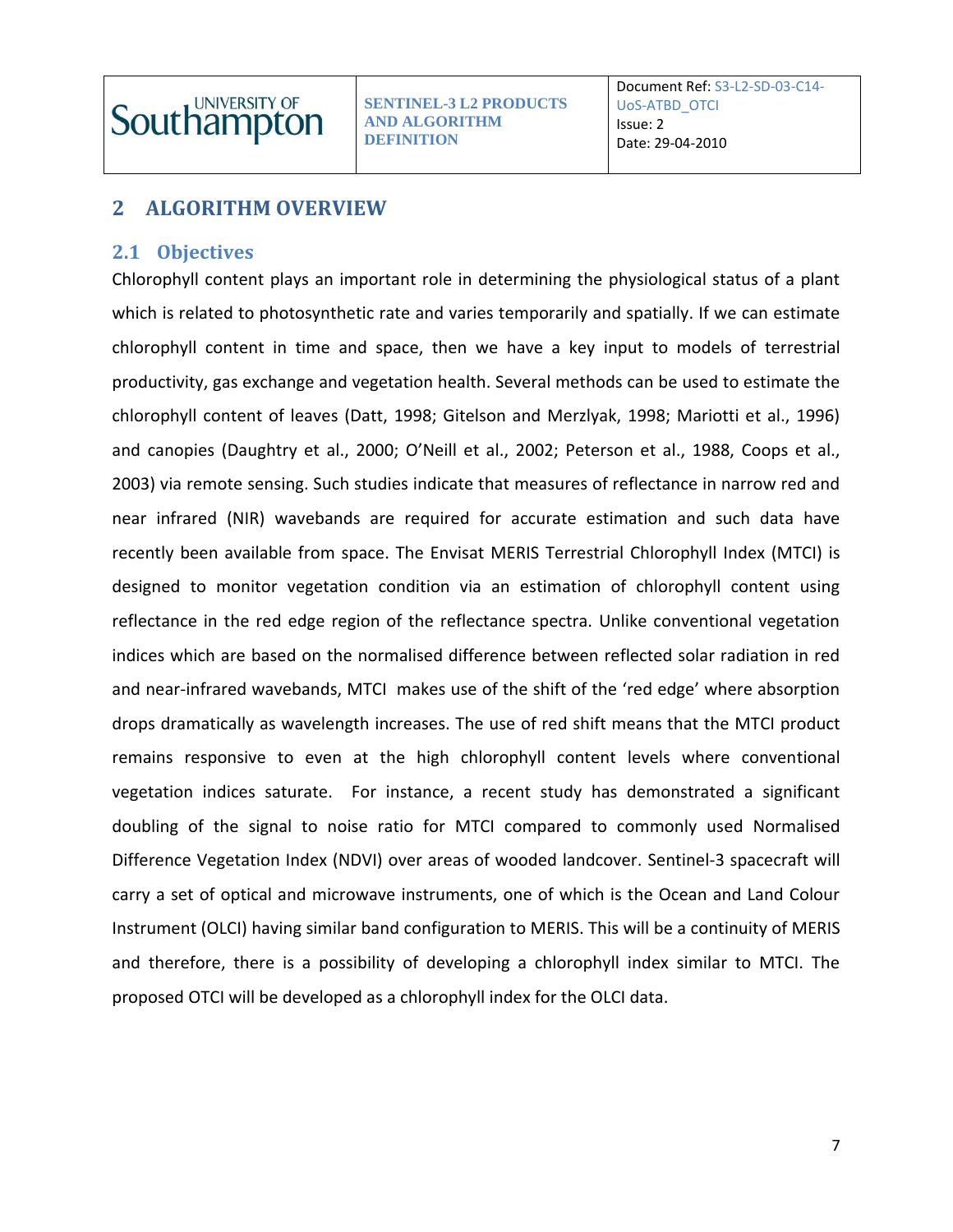

# <span id="page-7-0"></span>**3 ALGORITHM DESCRIPTION**

#### <span id="page-7-1"></span>**3.1 Theoretical Description**

The spectral reflectance of vegetation is characterized by absorption features that are the result of electron transitions and vibrational stretching of organic and inorganic bonds. The main chemical constituent of leaves include chlorophyll, water, nitrogen and carbon containing compounds, comprising primarily protein, lignin and cellulose. Out of these chlorophyll is associated with the process of photosynthesis and together with water, temperature, nutrient availability,  $CO<sub>2</sub>$  and sunlight; determines the rate of primary productivity. Therefore, chlorophyll is an important driver for the whole ecosystem (Munden et al. 1994). When incoming radiation interacts with vegetation, some part of it is reflected, some absorbed and rest is transmitted. A typical reflectance spectrum of a vegetation canopy can be subdivided into 3 parts, visible (400- 700 nm), near-infrared (NIR) (701 – 1300 nm) and middle-infrared (1301- 2500 nm).

Chlorophyll is the major absorber of radiation in the visible region. Chlorophylls are of two types, chlorophyll-a and chlorophyll-b; chlorophyll-a content is usually two to three times that of chlorophyll-b and dominates absorption in 600-700 nm wavelengths (Lichtenthaler 1987). Other leaf pigments also have an important effect on the visible spectrum. For example, the yellow to orange-red pigment, carotene, has a strong absorption in the 350 - 500 nm range and is responsible for the colour of some flowers and fruits as well as leaves without chlorophyll. The red and blue pigment, xanthophyll, has strong absorption in the 350-500 nm range and is responsible for the leaf colour in autumn.

In the near-infrared spectral domain (701-1300 nm), leaf structure explains the optical properties. Near-infrared spectral region can be divided into two major spectral sub-regions: first, between 701 and 1100 nm, where reflectance is high, except in two minor water-related absorption bands (960 and 1100 nm) and second, between 1100 and 1300 nm, which corresponds to the transition between high near-infrared reflectance and water-related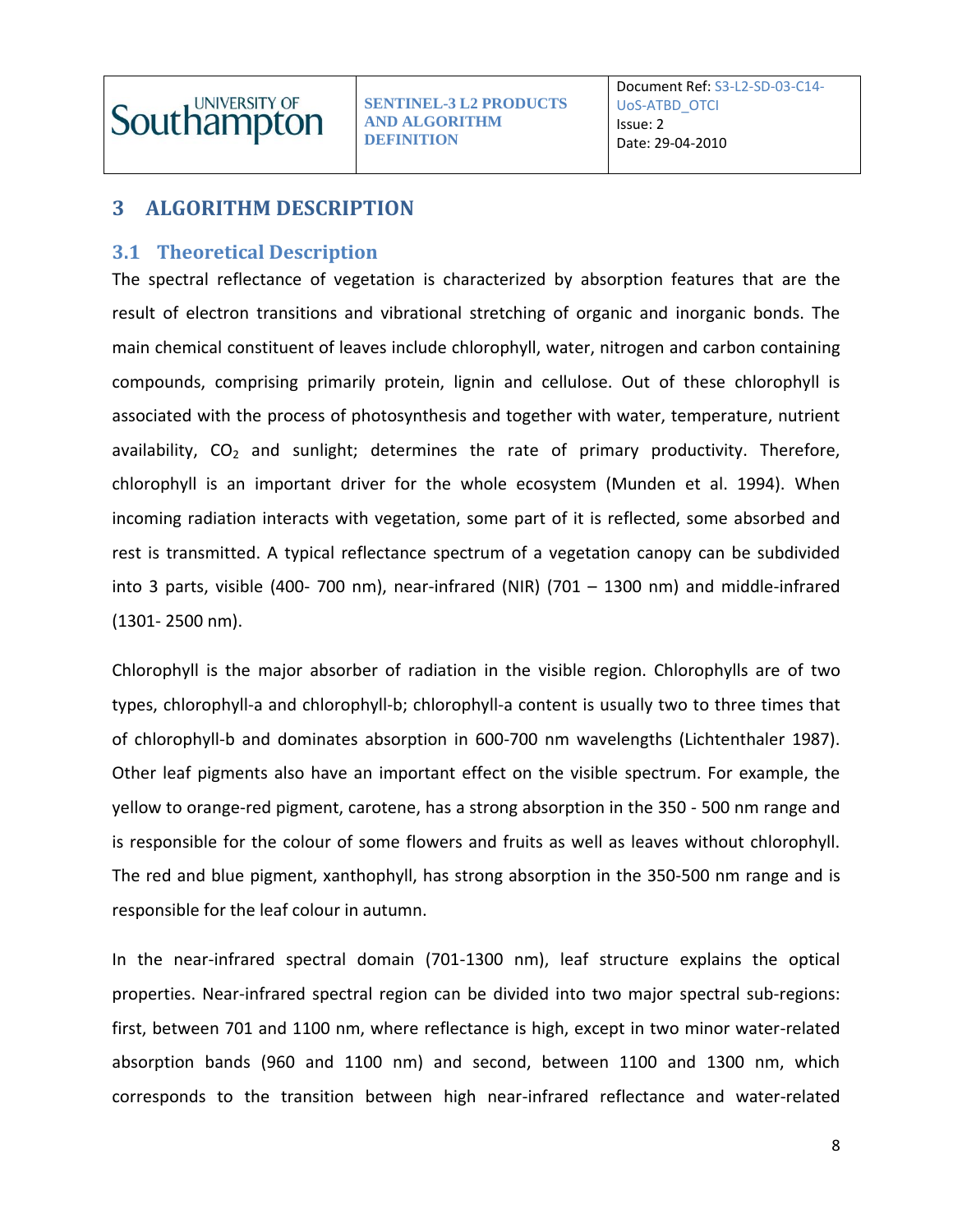

absorption bands of the middle infrared. The intensity of NIR reflectance is commonly greater than from most inorganic materials, so vegetation appears bright in NIR wavelengths.

The middle-infrared region contains information about the absorption of radiation by water, cellulose and lignin etc. Other biochemicals, which contribute to absorption in middle infra-red wavelengths, are starches, sugars, lipids and minerals. Curran (1989) presented a list of fortyfour absorption features in the visible and near-infrared wavelengths which were related to foliar biochemical constituents.

The red edge is a region within the red-NIR transition zone of a vegetation reflectance spectrum and marks the boundary between absorption due to chlorophyll in the red region and scattering due to leaf internal structure in the NIR region (Horler et al. 1983). The red edge position (REP) can be defined as the maximum of the first derivative of the reflectance spectra of a leaf (Horler et al. 1983; Curran et al. 1990). Most commonly used techniques to estimate REP include (i) higher order curve fitting techniques (Demetriades-Shah 1990); (ii) an inverted Gaussian technique (Bonham- Carter 1988; Miller et al. 1990); (iii) a linear interpolation technique (Guyot et al. 1988, Danson and Plummer 1995) and (iv) a Lagrangian interpolation technique (Dawson and Curran 1998). However, REP techniques have some drawbacks and therefore could not be applied to operational global products, which includes saturation at high chlorophyll content and difficulties in applying spectrally discontinuous data. Therefore, the MERIS Terrestrial Chlorophyll Index was developed as a surrogate estimator of the REP and applied successfully to MERIS data. MTCI is now available as a standard L2 product from MERIS data.

#### <span id="page-8-0"></span>**3.2 Mathematical description of the algorithm**

Spectral resolution of Sentinel-3 OLCI sensor in the visible and NIR region is similar to that of MERIS (figure 1). Therefore, the OLCI Terrestrial Chlorophyll Index (OTCI) will be similar to MTCI. This could be defined as: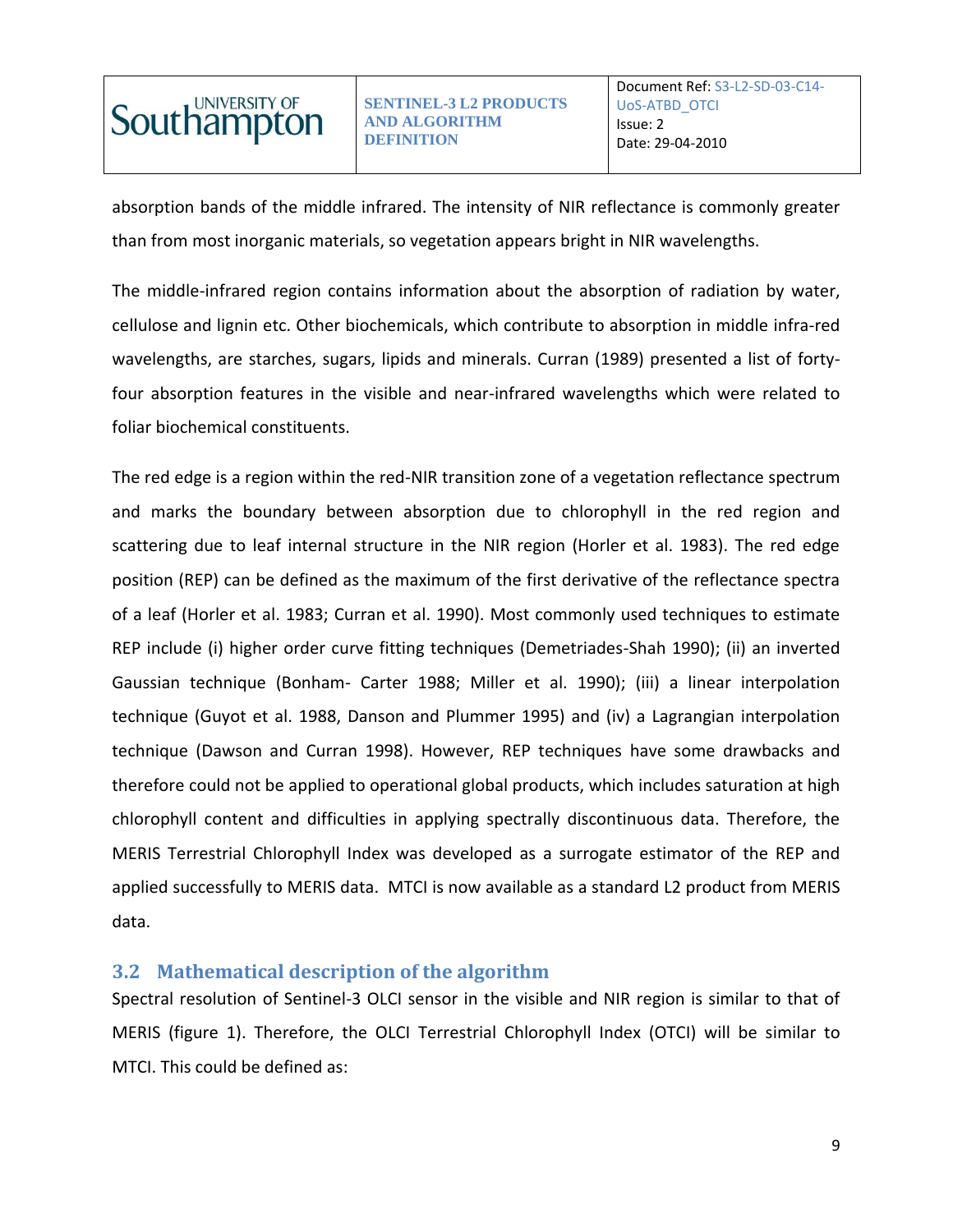

$$
OTCI = \frac{R_{band12} - R_{band11}}{R_{band11} - R_{band10}}
$$

Where R<sub>band12</sub>, R<sub>band11</sub>, R<sub>band10</sub> are the reflectance in band centred at 753, 709 and 681 nm of the OLCI sensor.



Figure 1. OLCI bands overlain on a vegetation spectral in the visible and NIR region.

OTCI was originally designed for top of canopy reflectance, but its adaptation to Rayleigh corrected in the MERIS processing chain has proven to fairly robust to aerosol content. The baseline is thus to take Rayleigh corrected reflectance as an input. Three possible features: barren land, partial snow and low cloud cover could be a source of ambiguity in the OTCI estimation. Therefore, prior to the calculation of OTCI pixels covering these features should be removed. Detail parameters to identify these in the input data is under investigation. In addition to this the effect of view angle could have an effect on the OTCI estimation, particularly at higher view angle. Some results were presented in the next section from preliminary evaluation.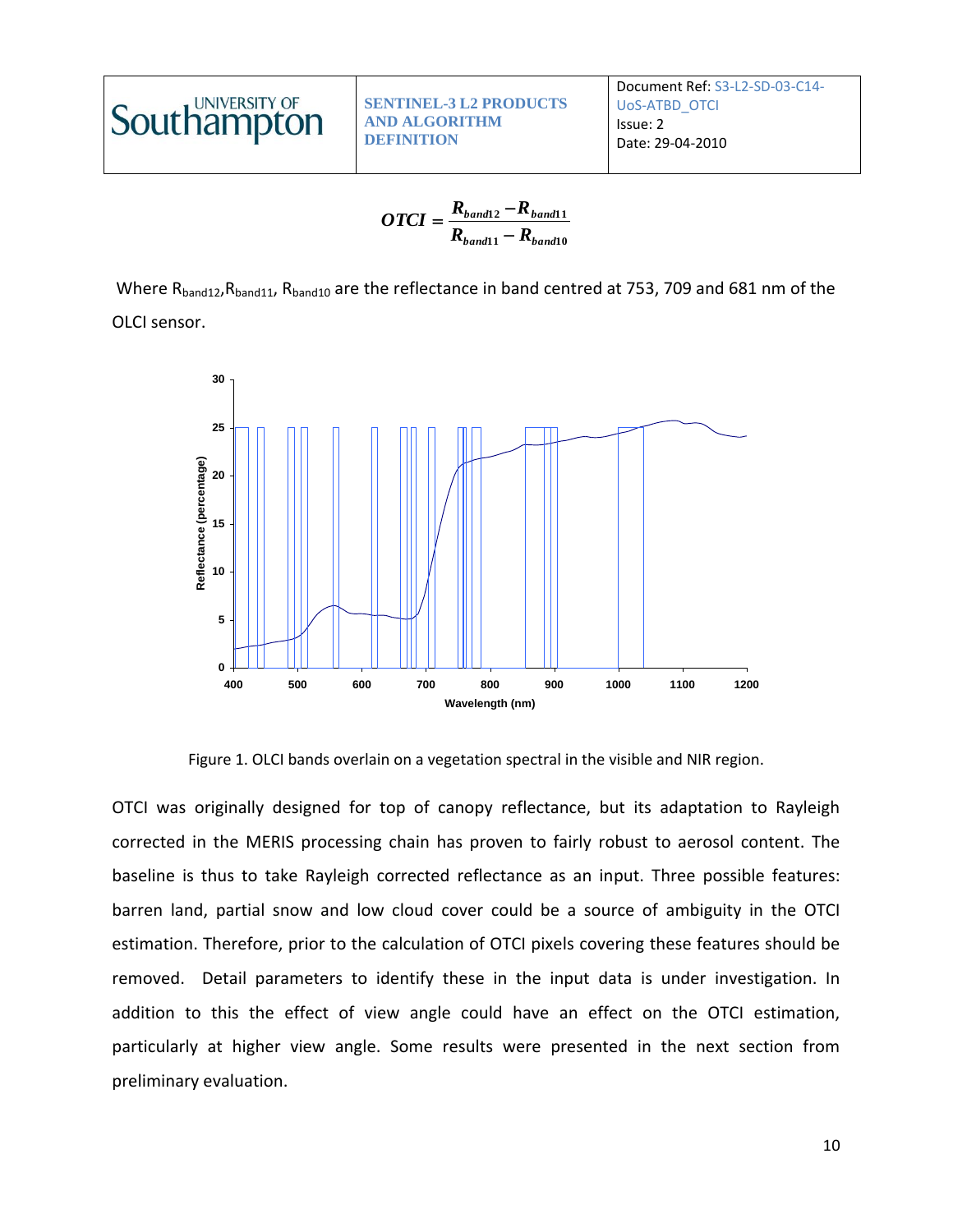

#### <span id="page-10-0"></span>**3.3 Indirect evaluation**

A combination of LIBERTY (Leaf Incorporating Biochemistry Exhibiting Reflectance and Transmittance Yield (Dawson et al., 1998)) and the semi-discrete model (Gobron et al., 1997) was used to generate canopy reflectance spectra (400-2500 nm, spectral resolution of 5 nm) for a wide range of canopy (table 1) and non-canopy variables (table 2). The semi-discrete model was used because it has an advantage of describing vegetation canopy properties as a function of variable which can be physically measured, i.e. the number and orientation of the leaves within a canopy; the height of the canopy; soil albedo and the spectral reflectance and transmittance at leaf level. In addition, the semi-discrete model can generate reflectance data for various view and zenith angle relatively quickly than other canopy models with known canopy parameters.

Model data were averaged according to the band centre and band width of the OLCI standard bands to obtain the reflectance data, used to calculate OTCI.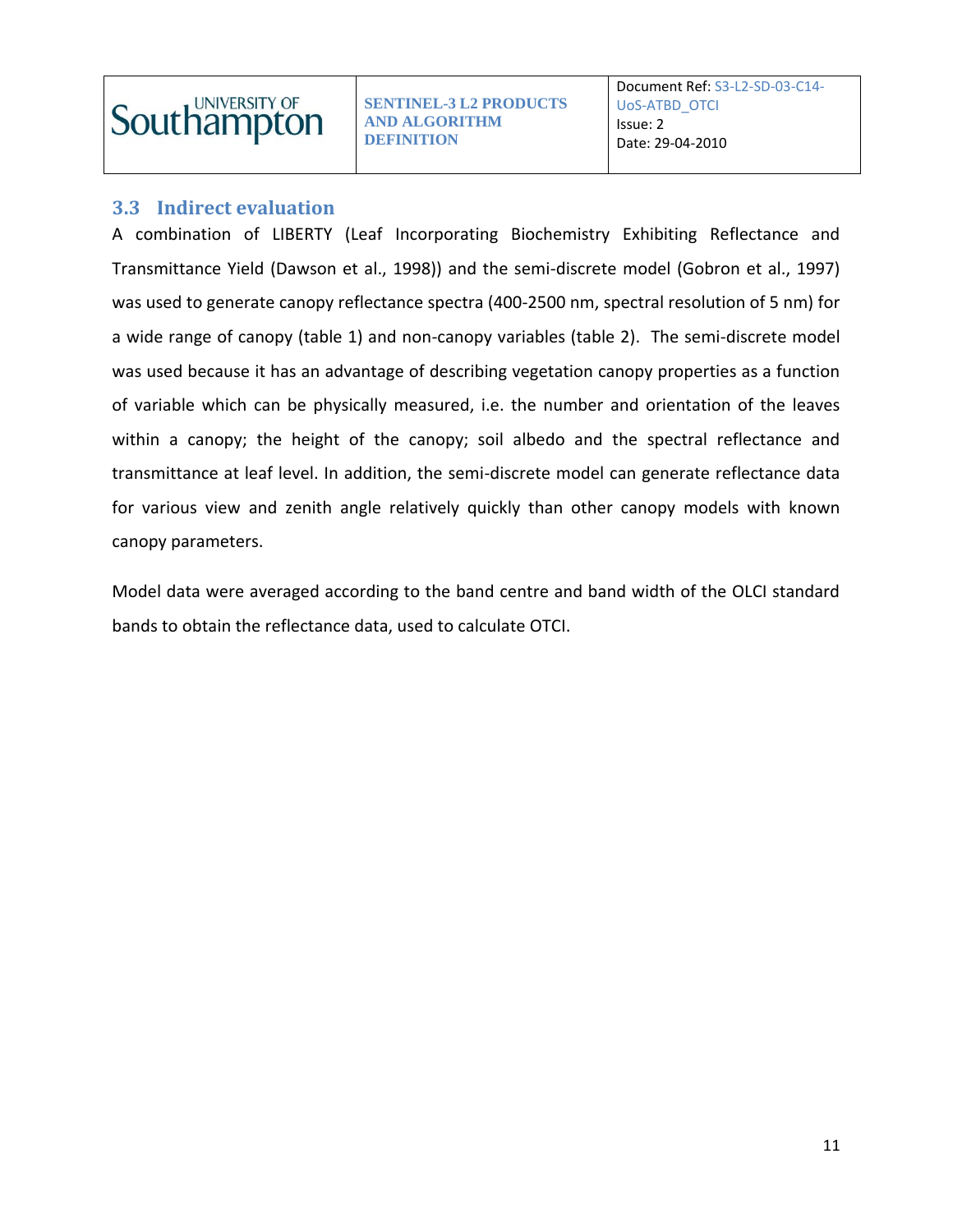# **Southampton**

**SENTINEL-3 L2 PRODUCTS AND ALGORITHM DEFINITION**

Document Ref: S3-L2-SD-03-C14- UoS-ATBD\_OTCI Issue: 2 Date: 29-04-2010

| variables                                     | <b>Values</b>             |
|-----------------------------------------------|---------------------------|
| Chlorophyll content (mg $m-2$ )               | 10-400 with 10 increments |
| Average internal cell diameter (µm)           | 30                        |
| Intercellular airspace determinant (unitless) | 0.005                     |
| Leaf thickness (unitless)                     | 3                         |
| Base line absorption (unitless)               | 0.0004                    |
| Albino leaf absorption (unitless)             | 2                         |
| Leaf water content (g $m^{-2}$ )              | 100                       |
| Lignin or cellulose content (g $m^{-2}$ )     | 30                        |
| Nitrogen content (g $m^{-2}$ )                | $\mathbf{1}$              |
| Leaf Area Index (unit less)                   | 1-5 with increment of 1   |
| Leaf Angle Distribution (unitless)            | $\mathbf{1}$              |
| (using Bunnik's function)                     |                           |
| Height of canopy (m)                          | $\overline{2}$            |
| Number of leaves per unit volume              | 3184                      |

Table 1. Leaf and canopy variables used to simulate data for the evaluation of OTCI.

| <b>Variables</b>                   | <b>Values</b>                 |
|------------------------------------|-------------------------------|
| Sensor view angle( <sup>o</sup> )  | -80 to +80 with 10 increments |
| Sun zenith angle $(°)$             | 0 to 40 with 10 increments    |
| Sun azimuth angle( $\degree$ )     | 0,180                         |
| Soil type (Price, 1995) 2, 3,4,5,6 |                               |

Table 2. Non leaf and canopy variables used to simulate data for the evaluation of OTCI.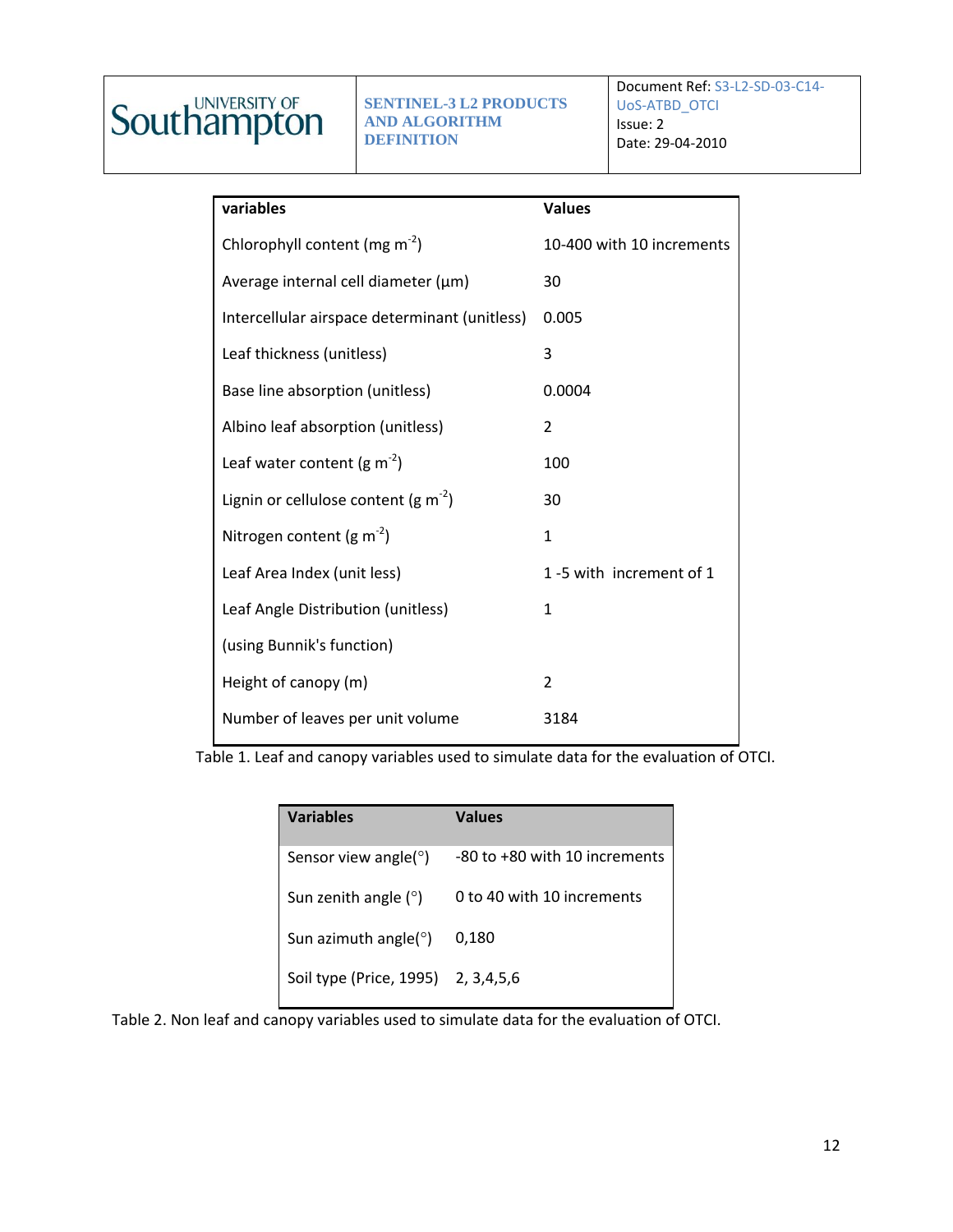

### <span id="page-12-0"></span>**3.4 Relationship between Chlorophyll content and OTCI:**

Figure 2 shows the relationship between chlorophyll content and OTCI derived from model data for 20 degree Sun Zenith angle and nadir view. It suggested that there was a strong linear relationship between OTCI and chlorophyll content with coefficient of determination  $R^2$  nearly equal to 1. There was a slight deviation at very low chlorophyll content.



Figure 2: Relationship between OTCI and chlorophyll content.

#### <span id="page-12-1"></span>**3.5 Effect of Soil type:**

The variation in the OTCI due to soil water content, changes due to different soil type (structure and chemistry) and the effect of the soil at low vegetation cover using data from field and satellite data were investigated.

For a given location, such as a field, soil mineral components and organic matter as well as soil structure should reveal only small modifications within the course of a vegetation period. Instead, surface water content might change depending on weather conditions and soil water storage capacity (Weidong et al., 2002). Richter et al. (2008, 2009) carried out an analysis to quantify the relationship between the soil reflectance and the soil surface water content (θ).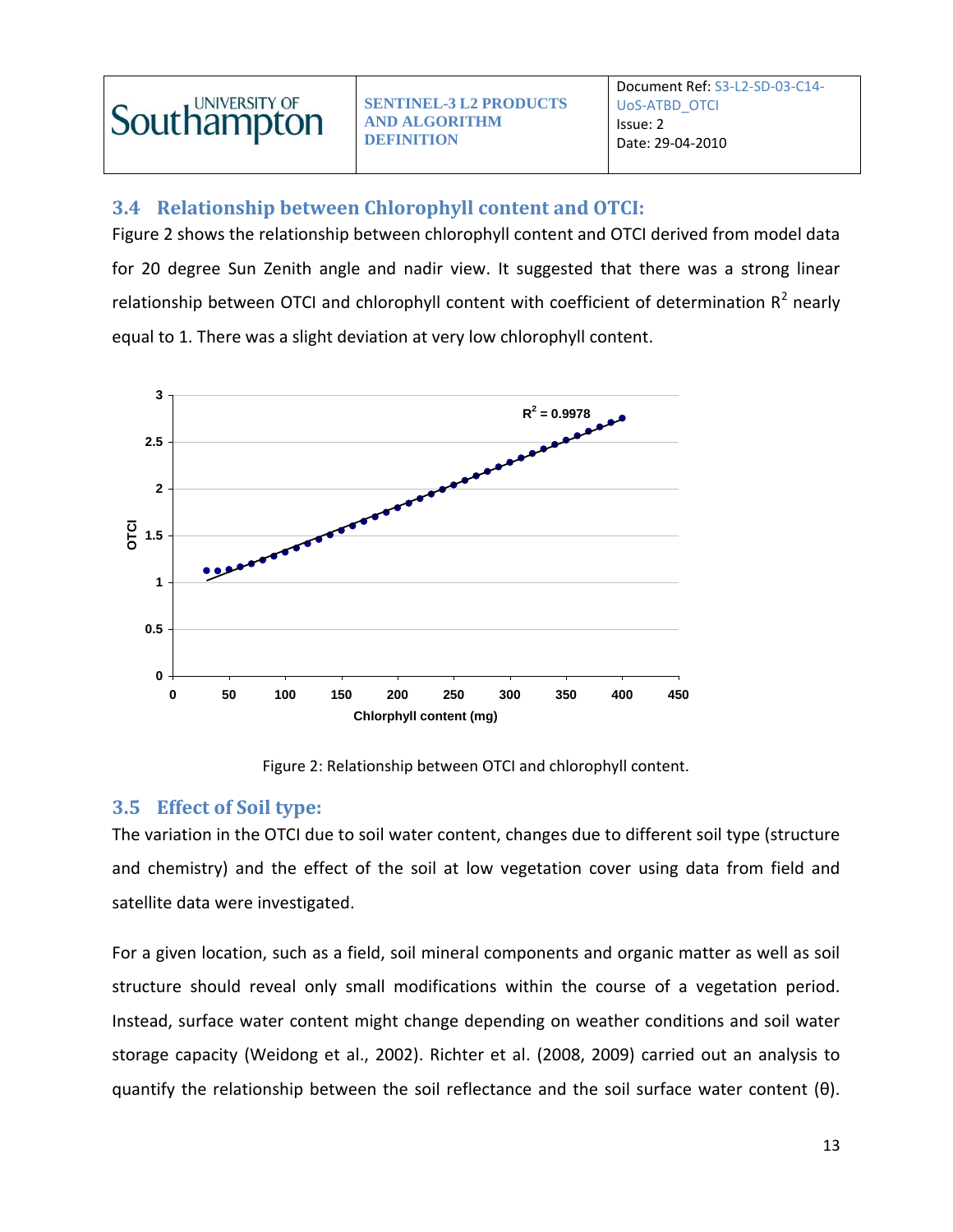

Data from this spectral measurement experiment were used to evaluate the effect of changing soil water content on the OTCI. Results indicated that for a given soil type in undisturbed conditions, OTCI variability is very limited and soil water content affected only minimally the chlorophyll index. In particular, the OTCI varied between 1.19 and 1.31 with a standard deviation of 0.05.

| Soil surface water content | <b>OTCI</b> |
|----------------------------|-------------|
| $0\%$                      | 1.31        |
| 0.74%                      | 1.23        |
| 1.68%                      | 1.19        |
| 5.03%                      | 1.22        |
| 26.69%                     | 1.28        |
| <b>Mean</b>                | 1.244       |
| St.Dev.                    | 0.050       |

Table 3 MTCI variability for the soil water content experiment

A second data set of 19 field spectral measurements of bare soils, acquired in the framework of the project 'Participatory multi-Level EO-assisted tools for Irrigation water management and Agricultural Decision-Support' (PLEIADeS) (D'Urso et al., 2009), was considered to test the OTCI. Results confirmed that in bare soil conditions OTCI presents a very low variability (min= 1.4; max= 1.8; mean=1.66; st.dev.=0.21) demonstrating the robustness of the chlorophyll index at different soil water content levels and for a limited variability of soil type.

Under different soil conditions, with similar vegetation cover, OTCI values were comparable relatively to the spectral reflectance data used. Different data sets from field experiments were exploited to demonstrate the robustness of the OTCI. Soil water content and soil type (structure and chemistry) did not reveal significant effects on the OTCI.

#### <span id="page-13-0"></span>**3.6 Effect of view angle:**

Effect of view angle on the OTCI values were investigated for a range of view angles from -80° to  $+80^\circ$  with 2 $\circ$  increment and for a range of chlorophyll concentration and LAI. This was combined with range of soil type. It was observed that the effect of view angle is quite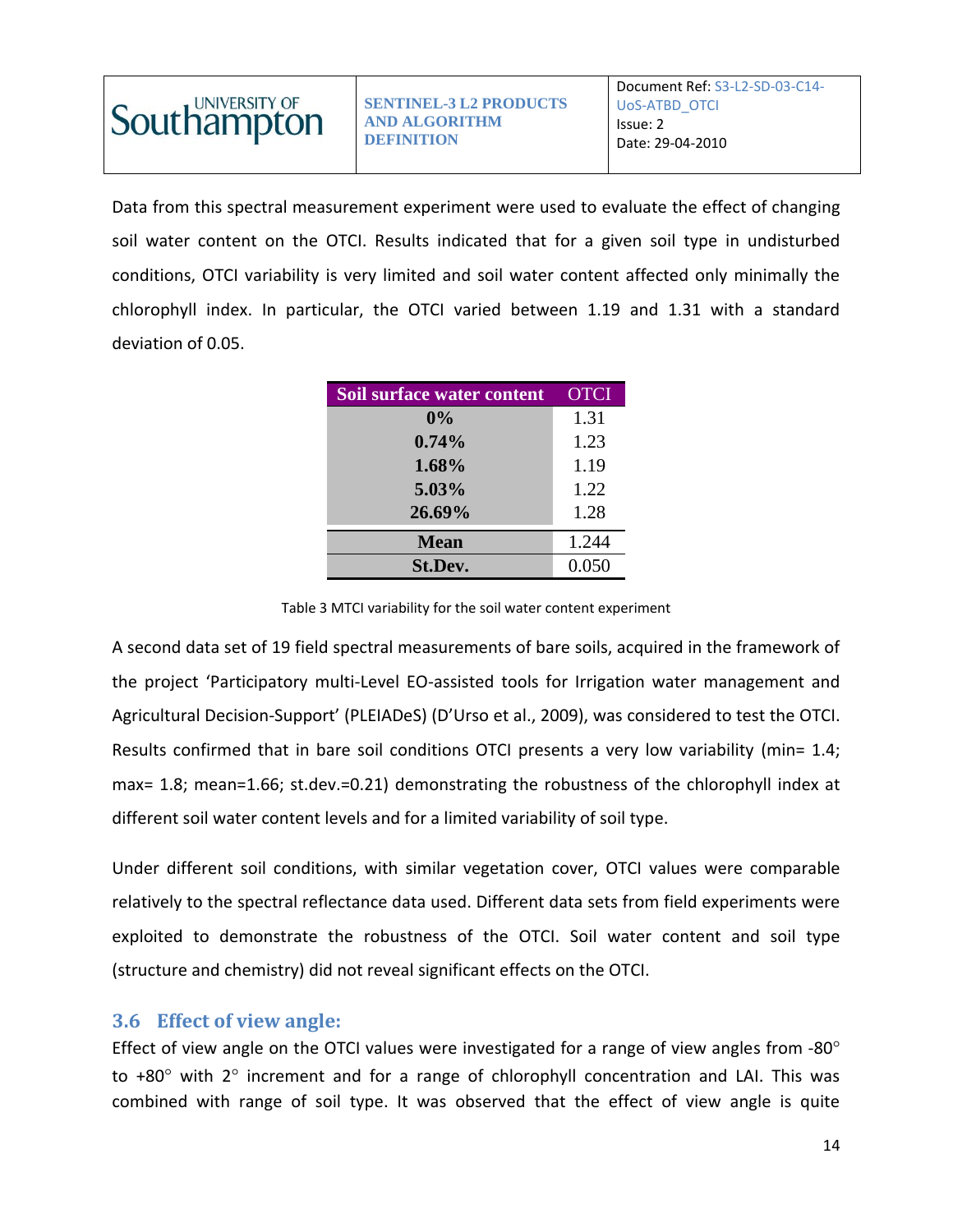

significant at low LAI and chlorophyll concentration. However, this effect was minimal for high LAI and chlorophyll concentration. In most cases the variation within -30 $^{\circ}$  to +30 $^{\circ}$  was not significant as compared to the OTCI values at nadir. In general there is an increase in the OTCI values with increase in view angle. And in most cases it was systematic. Therefore, it may be possible to determine this systematic increase in OTCI values and a correction factor may be used. Further investigation is underway to quantify the systematic increase.



Figure 3. Effect of view angle on the OTCI.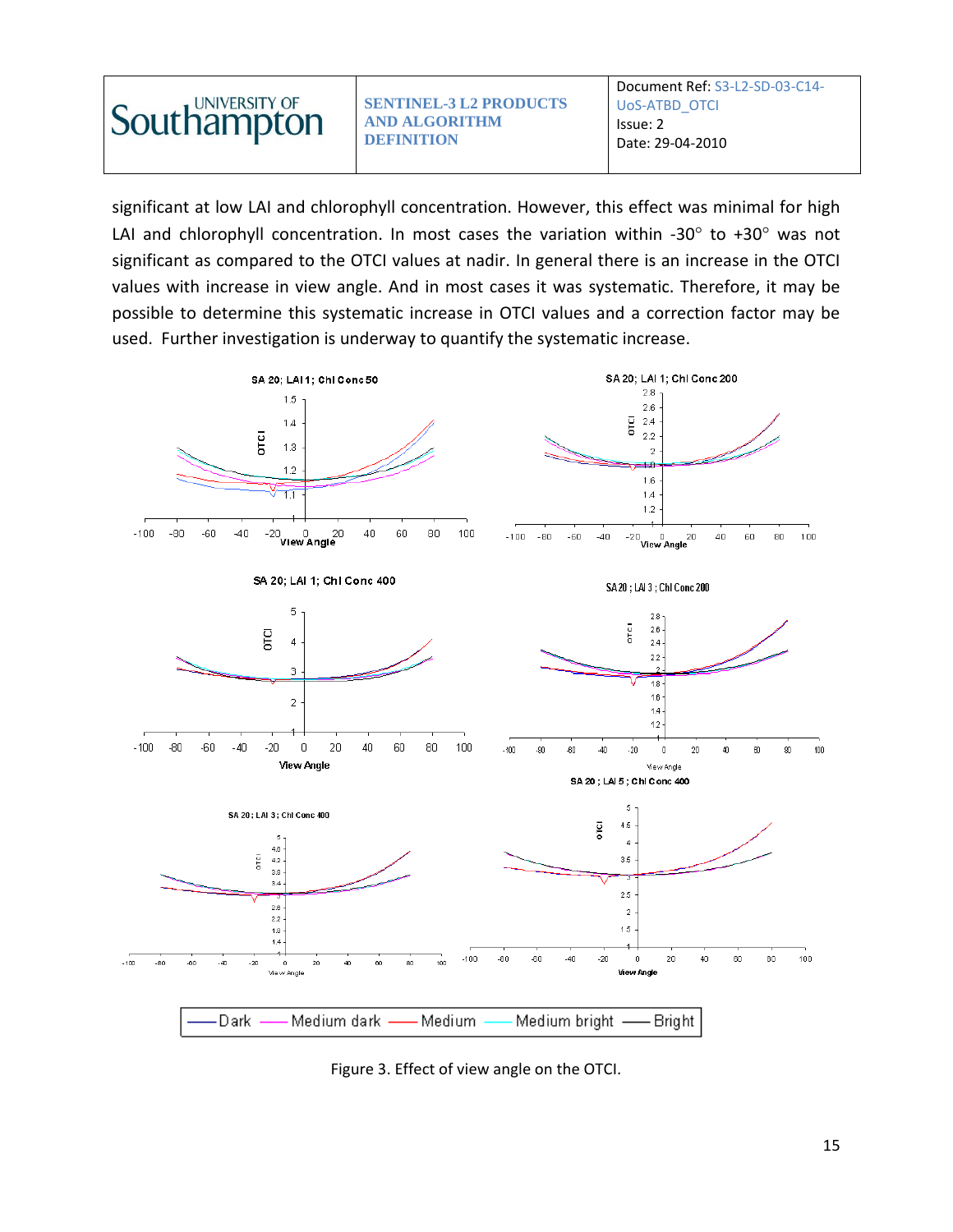

### <span id="page-15-0"></span>**3.7 Practical consideration**

#### <span id="page-15-1"></span>**3.8 Processing method**

In order to avoid meaningless values and numerical problems, input spectra shall be screened first for clouds, water and non-vegetated land surfaces. It then includes some simple spectral tests; one of which uses an additional reflectance at a second NIR band. Based on the processing, the expected accuracy of the product will be estimated. OTCI was originally designed for top of canopy reflectance, but its adaptation to Rayleigh corrected data in the MERIS processing chain has proven to be fairly robust to aerosol content. The baseline is thus to take Rayleigh corrected reflectance as an input.



Figure 4. Outline of the chlorophyll index algorithm for OTCI.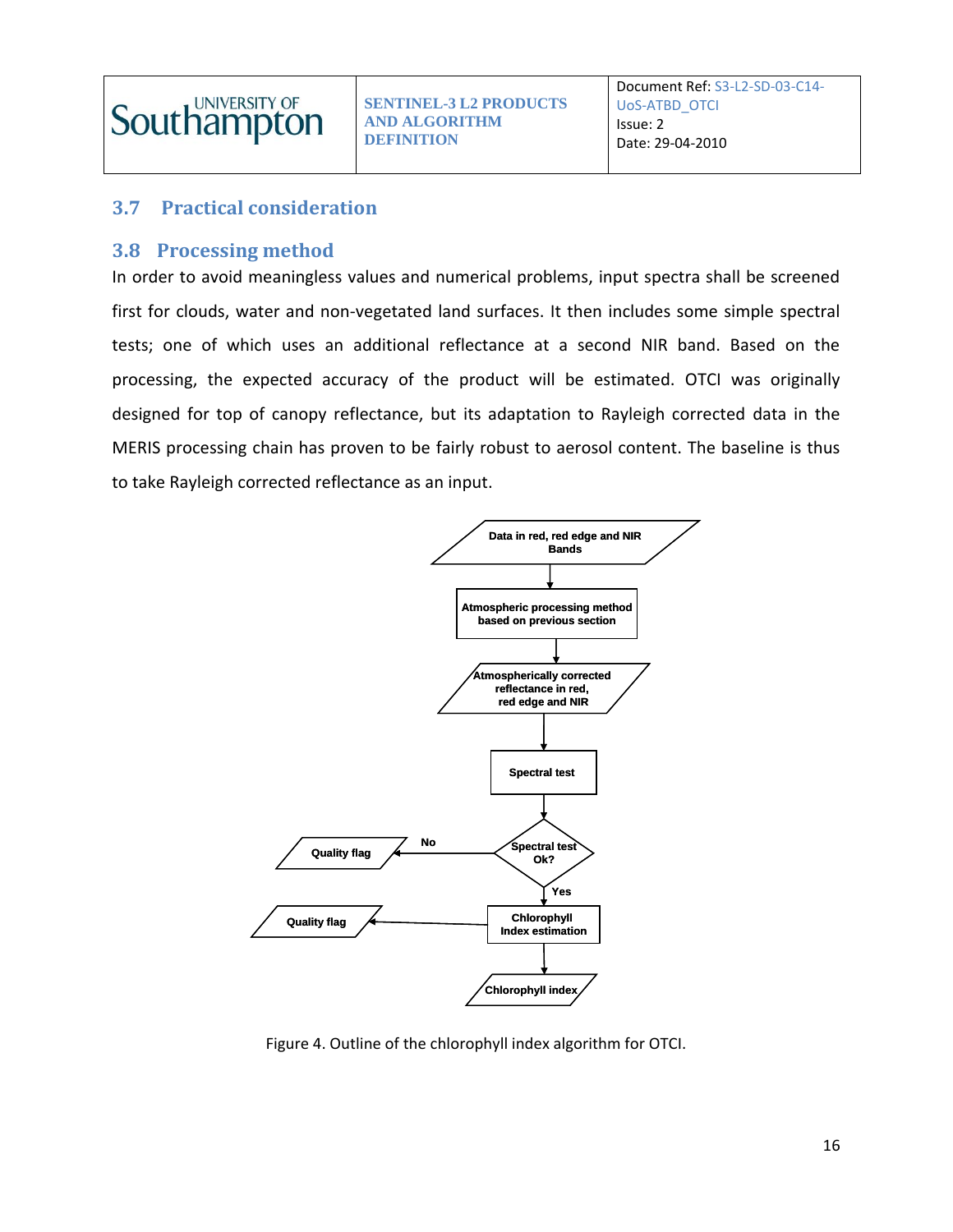

### <span id="page-16-0"></span>**3.9 Quality control and diagnostics**

Quality control is essential to produce robust and reliable biophysical products from satellite data. Two major factors affect the quality of retrieval of biophysical variables: (i) problems with input data (for example, L1b) and (ii) conditions with satellite observations which make the retrieval of biophysical variables unreliable (for example, atmospheric condition, high sun sensor angles etc). Some of these factors may be generic and may affect most of the biophysical variable retrieval, whereas some factor may be specific to particular biophysical variables. In the current processing OTCI relies on the Rayleigh correction of normalised surface reflectance in bands 10, 11 and 12 and processing algorithm performance check over difference in reflectance in these bands. To make the index robust and to provide uncertainty due to non canopy variables the following flags should be used.

Input data quality flag: This will check the quality of the three input bands (band 10, 11 and 12). In addition the difference between band 10 and 11 and difference between band 11 and 12, to see if the difference is two low or negative etc. for the pixel to be classified as vegetation. Threshold will also be set for identifying bare soil conditions.

Aerosol related flag: Based on the initial evaluation we would like to use a flag for high Aerosol content. However, it was found that the DDV algorithm used in the current L2 processing of MERIS was not appropriate for aerosol retrieval in some cases, so we would like to have the flag based on BEAR or an advanced algorithm. *Since there are no aerosol products from OLCI Land processing, we would like to use the Aerosol from the synergy product. This will provide better confidence on the OTCI product, particularly at high aerosol content. However, this will be an evolution as the baseline is that the processors aren't dependant on each other.* 

View geometry related flag: This flag will be applied for a higher view angle. We still need to define a threshold for this. However, initial investigation suggested that OTCI is relatively stable up to view angle of  $\pm$  30 degree.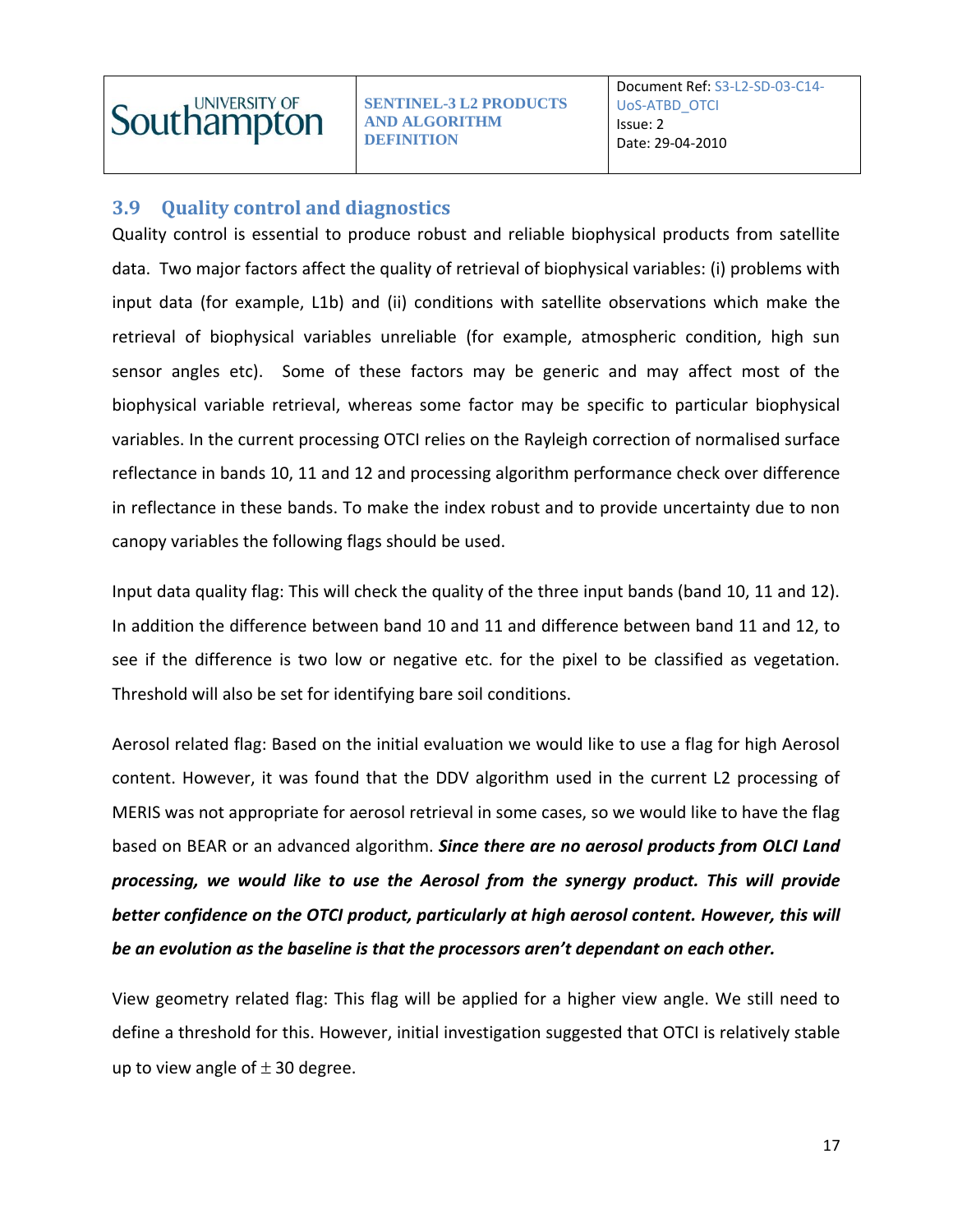

Cloud and snow flag: We would like to have a flag for cloud shadow/ low lying cloud and partial snow cover. The cloud detection flag used in the current L2 processing does not account for this. However, the effect of could shadow and partial snow cover on OTCI is still under investigation. In addition we are not sure if the current or future L2 processing will have the ability to detect the cloud shadow/ partial snow cover. This needs further investigation.

Table below provides summary of the flags to be used with MTCI:

| Flag                 | Condition                                                                            | Comment                                                                                                                                                                                                                                                                                          |
|----------------------|--------------------------------------------------------------------------------------|--------------------------------------------------------------------------------------------------------------------------------------------------------------------------------------------------------------------------------------------------------------------------------------------------|
| Input data quality   | L2 B12, B11, B10 are Valid<br>AND (B12-B11)>Threshold 1<br>AND(B11-B10)>Theshold2    | Currently in the DPM the<br>exceptional handling uses nir3 and<br>red and nir1 and red. We will<br>further investigate the range and<br>band to be used. Thresholds will<br>be provided.                                                                                                         |
| Aerosol related flag | Input data quality flag OK<br>AND AOT > Threshold                                    | Threshold needs to be defined.<br>Also need to agree on which<br>algorithm should be used to<br>estimate AOT and its<br>implementation in L2.                                                                                                                                                    |
| View angle flag      | Input data quality flag OK<br>AND view angle> Threshold<br>AND Sun angle > Threshold | Initial investigation suggests OTCI<br>is relatively stable up to view angle<br>of $\pm$ 30 degree. We are thinking of<br>a correction factor rather than flag<br>here for higher view angles, based<br>on an empirical relationship. This<br>will only be applied if all other flags<br>are OK. |
| Cloud and snow flag  | Input data quality flag OK<br>Cloud shadow and partial<br>snow detected              | This is under further investigation                                                                                                                                                                                                                                                              |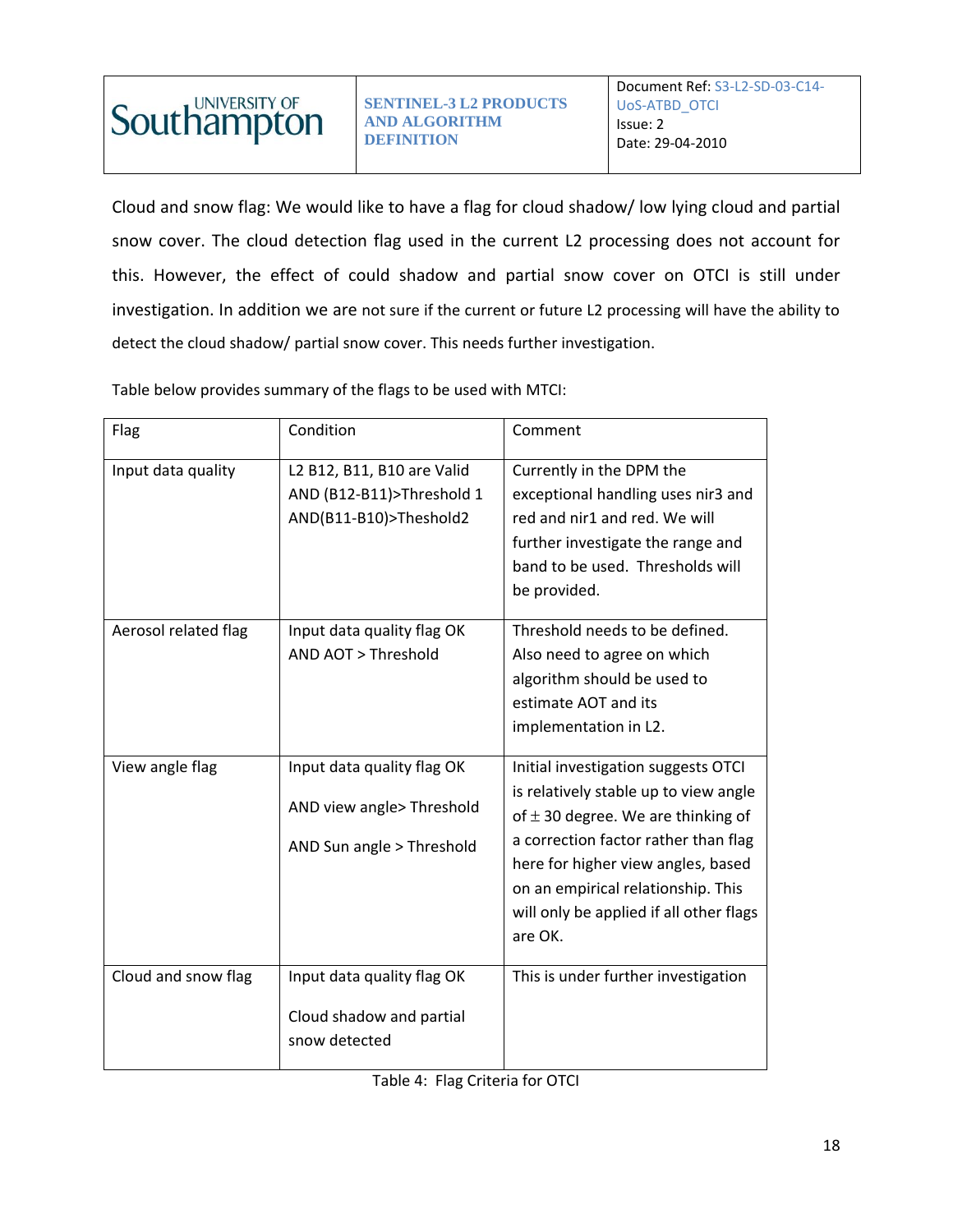

The following conditions describe error or exception conditions, which can be flagged by setting the corresponding bit to 1. These are from preliminary investigation further conditions will be added later.

1. The land flag should be set to 1 if any pixel was not a land pixel.

2. The saturation flag should be set to 1 if any of the 3 spectral bands (band 10, 11 and 12) used by this algorithm were saturated.

3. The band flag should be set to 1 if data in one or more spectral bands was missing.

4. The overflow flag should be set to 1 if numerical overflow occurred while processing the data.

### <span id="page-18-0"></span>**4 ASSUMPTIONS AND LIMITATIONS**

The following assumptions were made in the design of the OTCI algorithm.

1. All water pixels masked prior to estimation of OTCI.

2. Non-saturated MERIS level 2 normalised surface reflectances available in band 10, 11 and 12.

3. Positive Level 2 normalised surface reflectances available in band 10, 11 and 12.

4. Level 2 normalised surface reflectances used as input corrected for the seasonally variable distance between the Earth and Sun.

5. Adjacency effects ignored.

6. Substantial atmospheric aerosol loads, as observed in dust storms and heavily polluted area screened out or their occurrence was infrequent.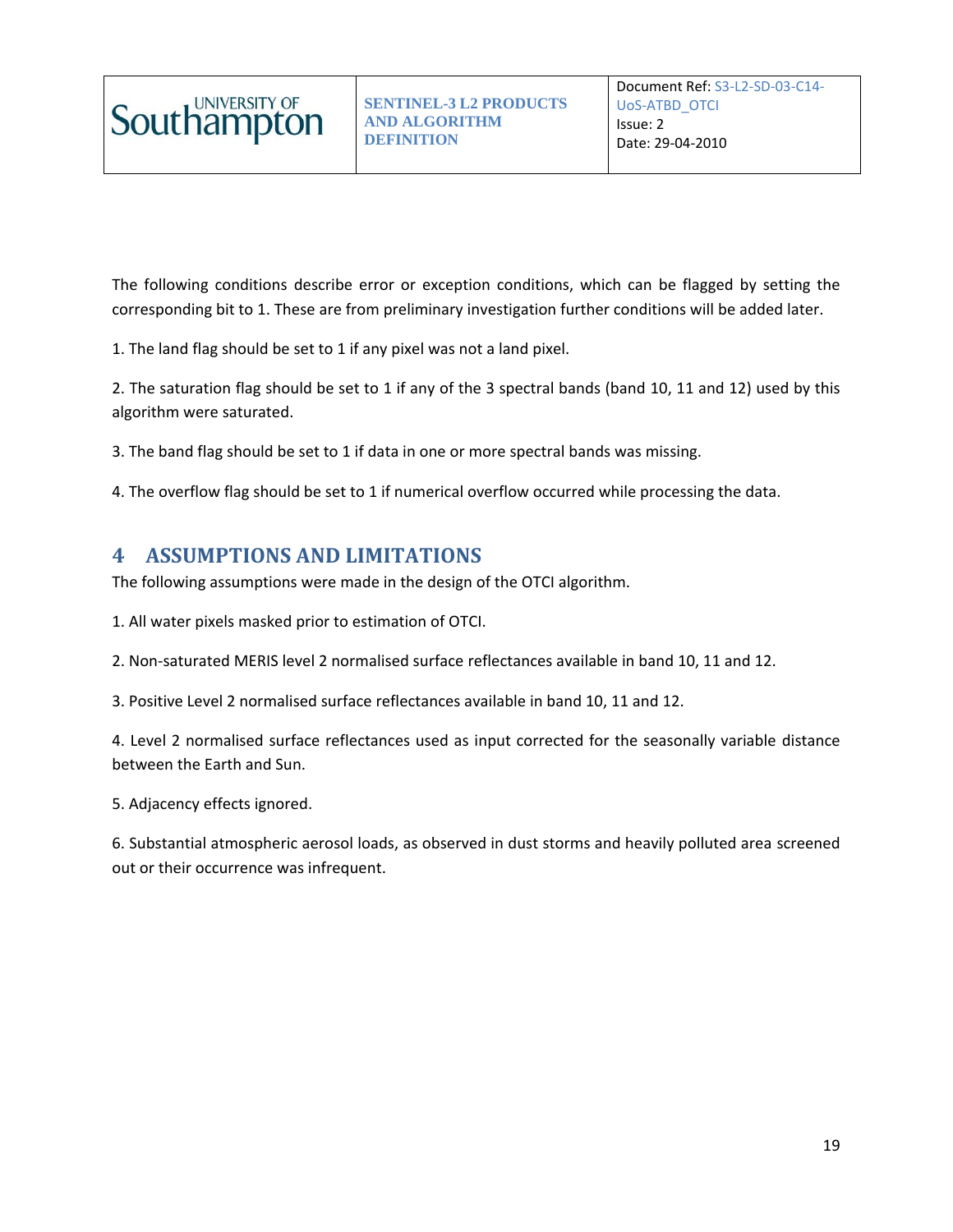

# <span id="page-19-0"></span>**5 REFERENCES**

CURRAN, P. J., 1989, Remote sensing of foliar chemistry. *Remote Sensing of Environment,* **30**, 271- 278.

CURRAN, P. J., DUNGAN, J. L. and GHOLZ, H. L., 1990, Exploring the relationship between reflectance red edge and chlorophyll content in slash pine. *Tree Physiology,* **7**, 33-48.

CURRAN, P. J., KUPIEC, J. A. and SMITH, G. M., 1997, Remote sensing the biochemical composition of a slash pine canopy. *IEEE Transactions on Geoscience and Remote Sensing,* **35**, 415-420.

CURRAN, P. J., 2001, Imaging spectrometry for ecological applications. *International Journal of Applied Earth Observation and Geoinformation ,* **3**, 305-312.

CURRAN, P. J. and STEELE, C. M., 2005, MERIS: The re-branding of an ocean sensor. *International Journal of Remote Sensing,* **26**, 1781-1798*.*

DASH, J. and CURRAN, P. J., 2004, The MERIS Terrestrial Chlorophyll Index. *International Journal of Remote Sensing,* **25**, pp. 5003-5013.

DAWSON, T. P., CURRAN, P. J. and PLUMMER, S. E., 1998, LIBERTY - Modelling the effects of leaf biochemical concentration on reflectance spectra. *Remote Sensing of Environment,* **65**, 50-60.

DAWSON, T. P. and CURRAN, P. J., 1998, A new technique for interpolating the reflectance red edge position. *International Journal of Remote Sensing,* **19**, 2133-2139.

FILELLA, I. and PEÑUELAS, J., 1994, The red edge position and shape as indicators of plant chlorophyll content, biomass and hydric status. *International Journal of Remote Sensing,* 15, 1459- 1470.

D'URSO, G., VUOLO, F., RICHTER, K., CALERA, B., OSANN, A., (2009): Earth Observation products for operational irrigation management: the PLEIADeS project. In: SPIE's 2009 conference proceedings: Remote Sensing for Agriculture, Ecosystems, and Hydrology XI, Vol. 7472, pp. 74720D - 74720D11.

GUYOT, G., BARET, F. and MAJOR, D. J., 1988, High spectral resolution: Determination of spectral shifts between the red and the near infrared. International Archives of Photogrammetry and Remote Sensing, 11, 740-760.

HORLER, D. N. H., DOCKRAY, M. and BARBER, J., 1983, The red edge of plant leaf reflectance. *International Journal of Remote Sensing,* **4**, 273-288.

JOHNSON, L. F., 1999, Response of grape leaf spectra to *Phylloxera* infestation. *NASA Report#CR-208765*, NASA Center for AeroSpace Information, Hanover, MD 21076-1320.

LAMB, D. W., STEYN-ROSS, M., SCHAARE, P., HANNA, M. M., SILVESTER, W. and STEYN-ROSS, A., 2002, Estimating leaf nitrogen concentration in ryegrass (*Lolium* spp) pasture using chlorophyll rededge: theoretical modelling and experimental observation. *International Journal of Remote Sensing,*  **23**, 3619-3648.